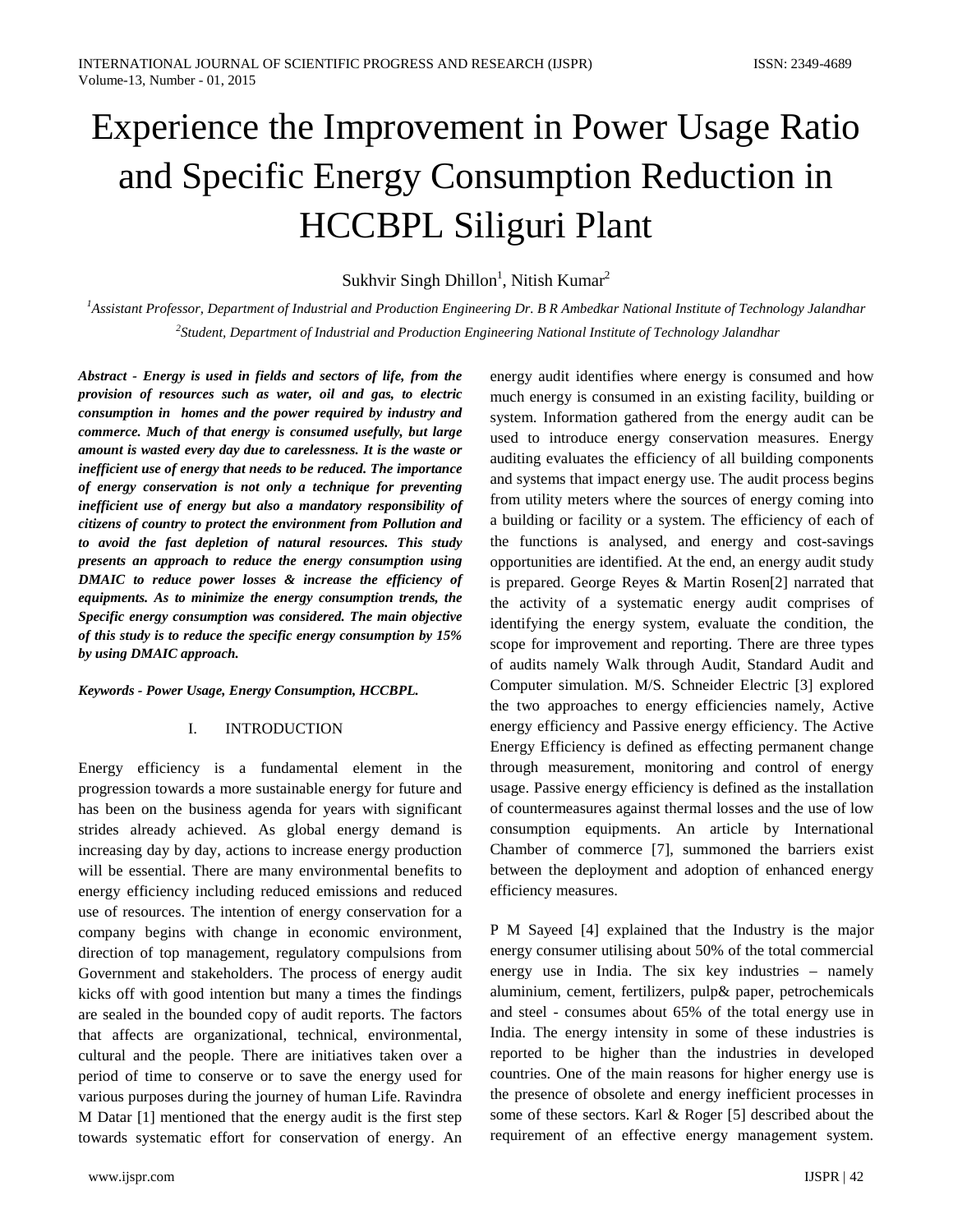They have mentioned that the reduction in energy consumption can be achieved through a lot of strategies in EMS depending up on the industry and system. Each strategy consists of set points, parameters and sequences that will ultimately determine how successful the strategy is for saving energy or improving the system. N.M.Majhi [6]highlighted the barriers like environmental, organizational, cultural, financial and People related towards the energy management services and how its affect the industries to sustain the profitability. The author suggested the adoption of DMAIC method of energy management and SWOT analysis to overcome the barriers but provided an efficient energy manager or Leader to co ordinate the activities. In this Study, a systematic approach was taken to reduce the energy consumption in a Carbide Cutting tool Industry. The Specific energy consumption per product has measured and through DMAIC approach various studies were identified aim to reduce the same by 15%.

Mahdi Ghassemi and Abbas Saghaei [8]implemented six sigma for cost reduction in the water and water waste company. Cost reduction, being one of the key goals of Six-Sigma, has been repeatedly considered in articles, but application results of this approach in costs reduction of water and waste water companies have not been reported yet. Costs of maintenance and repairs of installations and equipment are allocated a significant part of water and waste water companies costs. Hence, in order to decrease maintenance and repairs costs of facilities and equipment of a water and waste water company, authors deals with a step by step description of Six-Sigma methodology. The results indicate that implementation of Six-Sigma in the company has been followed by a considerable cost reduction.

Himanshu Kumar and Anurag Singh [9] carried out DM(Demineralize) Make up Water Reduction in Power Plants UsingDMAIC Methodology a Six Sigma approach. The Main aim of this authors was to find statistical as well as subjective solutions for minimizing DM water wastages or leakages. DMAIC approach is used to find out at what sigma level our plants are performing. To initiate our work a DM water audit sheet (online survey) has been designed to find out various aspects of DM consumption in NTPC Dadri plant.

## II. PROBLEM DEFENITION

There are many losses in plant but the contribution of Power /Fuel in Cost Per Case is maximumso in order to be economic and increase the savings. we have concentrated on Power/Fuel Project. We Applied DMAIC to reduce power losses & increase the efficiency of equipments.

## III. METHODOLOGY

This study addressed how the six sigma technique with DMAIC approach can apply to reduce the energy consumption. DMAIC is a Six Sigma acronym for the five interconnected phases of a process improvement study: Define Measure, Analyse, Improve, and Control. At the study level, the DMAIC structure enables study teams to identify the root causes of process variation, design and implement solutions to resolve these problems and to then measure and control the improvements. However, the following methodology had adopted to successfully complete the study.

• Literature review done by referring previous research on this topic to understand the energy conservation measures in various industries and different methods adopted to reduce the same.

• Studied and analyzed the present energy consumption at different function/area by real time monitoring of energy meters.

• Identified the area/function which is major contributors of energy consumption through statistical analysis.

Studied the losses/scope for Improvement by measuring/comparing the efficiency and effectiveness of energy consumption in equipments.

• Identified and implemented different studies/methods to reduce the energy consumption.

• Appied an effective Energy Management System to monitor and control the energy consumption through establishing standards & procedures/instruction and audits.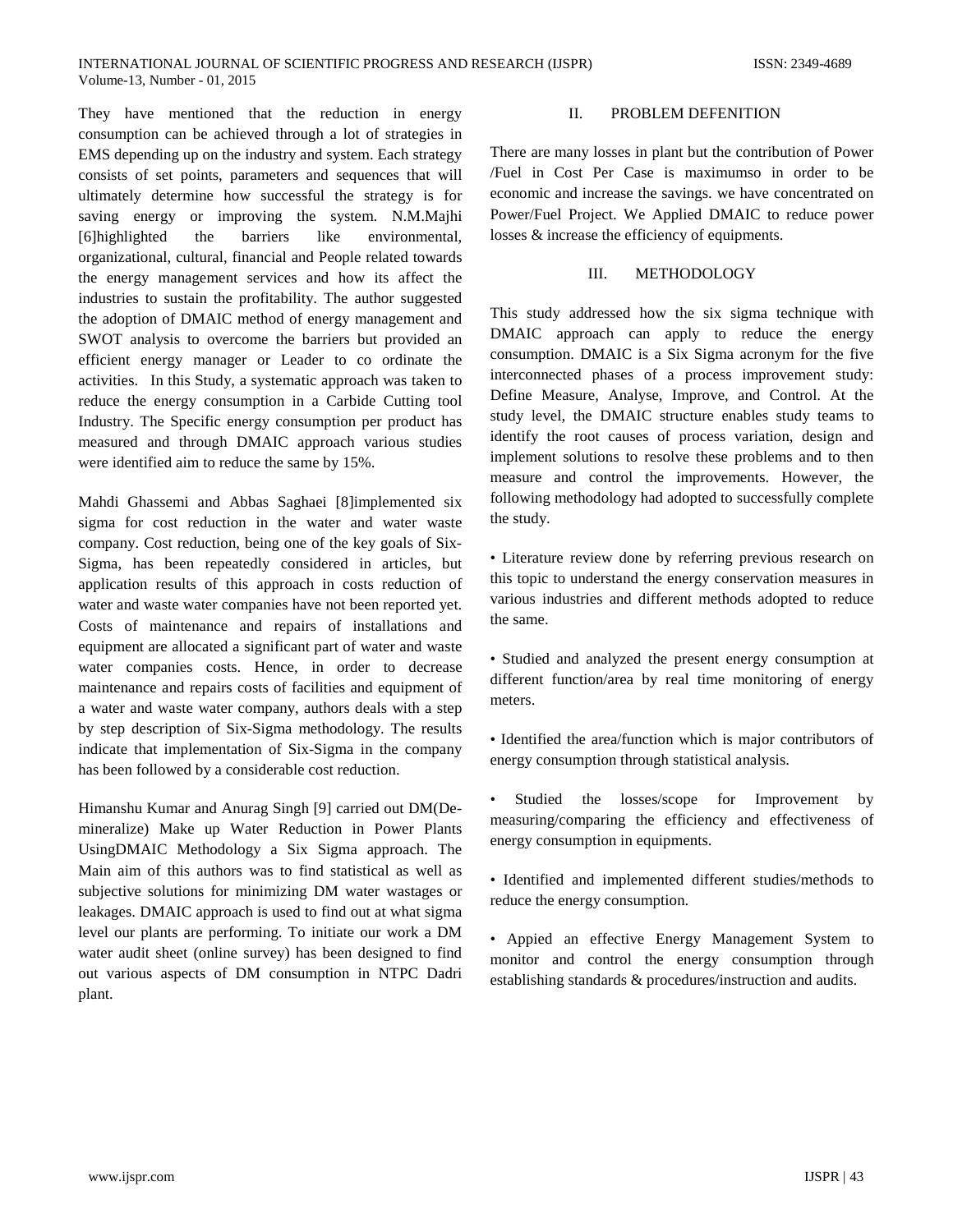

# IV. DATA COLLECTION AND ANALYSIS

# FISH BONE DIAGRAM

This phase of the study was intended for identifying major root causes by data and process analysis. It facilitated to identify gaps between existing performance and goal performance. The table 1 below shows the summary of the analysis. There were 5 improvement points identified through analysis.

## Table1: Problems, Description and Improvements

| Actual<br>Problem                                      | <b>Problem Description</b>                                                                                                                                                              | Improvement                                                                                                |
|--------------------------------------------------------|-----------------------------------------------------------------------------------------------------------------------------------------------------------------------------------------|------------------------------------------------------------------------------------------------------------|
| Cooling<br>tower<br>efficien<br>cy low                 | The spray nozzle was<br>found choked in 240TR<br>Cooling Tower, even the<br>fins were also choked and<br>algal growth was noticed<br>in the water which gave<br>rise to this condition. | Fins & nozzle<br>cleaning in annual<br>maintenance.<br>Additive to be<br>added in Water<br>Daily (500 ml). |
| Cooling<br>Tower<br>CT fan<br>efficient<br>working     | Cooling Tower CT Fan<br>was running continuously<br>as there was no interlock<br>to operate it as per the<br>cooling water temperature.                                                 | Install wet bulb<br>based automation<br>for 240TR cooling<br>towers to operate<br>CT fan efficiently.      |
| $:$ Old<br><b>AHU</b><br>Motor<br>capacity<br>standard | The Old AHU motor was<br>not as according to<br>specifications. Wear &<br>Tear of the AHU fan belt                                                                                      | Old AHU Motor<br>capacity is now 18.5<br>HP & belt<br>replacement done<br>during annual                    |

| ization/    |                               | overhaul.             |
|-------------|-------------------------------|-----------------------|
| <b>Belt</b> |                               |                       |
| Replace     |                               |                       |
| ment        |                               |                       |
| Emerge      |                               |                       |
| ncy         |                               |                       |
| lighting    |                               | Automation has        |
| system      | The emergency lights of       | done by placing a     |
| in PET-     | PET-300BPM & New              | contactor, I.e. when  |
| 300         | PCC line were continuous      | the EB power is       |
| $BPM \&$    | on even in EB Power as        | available then the    |
| <b>New</b>  | well as in DG Power.          | emergency lights      |
| <b>PCC</b>  | Causing 24x365 hrs total      | were automatically    |
| Line        | of 88 lights were said to be  | switched off.         |
| Continu     | consuming power.              |                       |
| ously       |                               |                       |
| on.         |                               |                       |
|             |                               |                       |
| Admin       |                               | Provided              |
| office      | Admin office Air              | Multipurpose          |
| Air         | conditioners ON mode at       | Digital Timer - Start |
| conditio    | night time also. Daily        | time 8:30AM and       |
| ners ON     | manually switched off - so    | Stop time 6:00PM      |
| mode at     | in case of communication      | which                 |
| night       | gap or electrician check      | automatically Start   |
| time        | error it is left ON mode $\&$ | and Stop AC at set    |
| also.       | gets unnoticed.               | time                  |
|             |                               |                       |